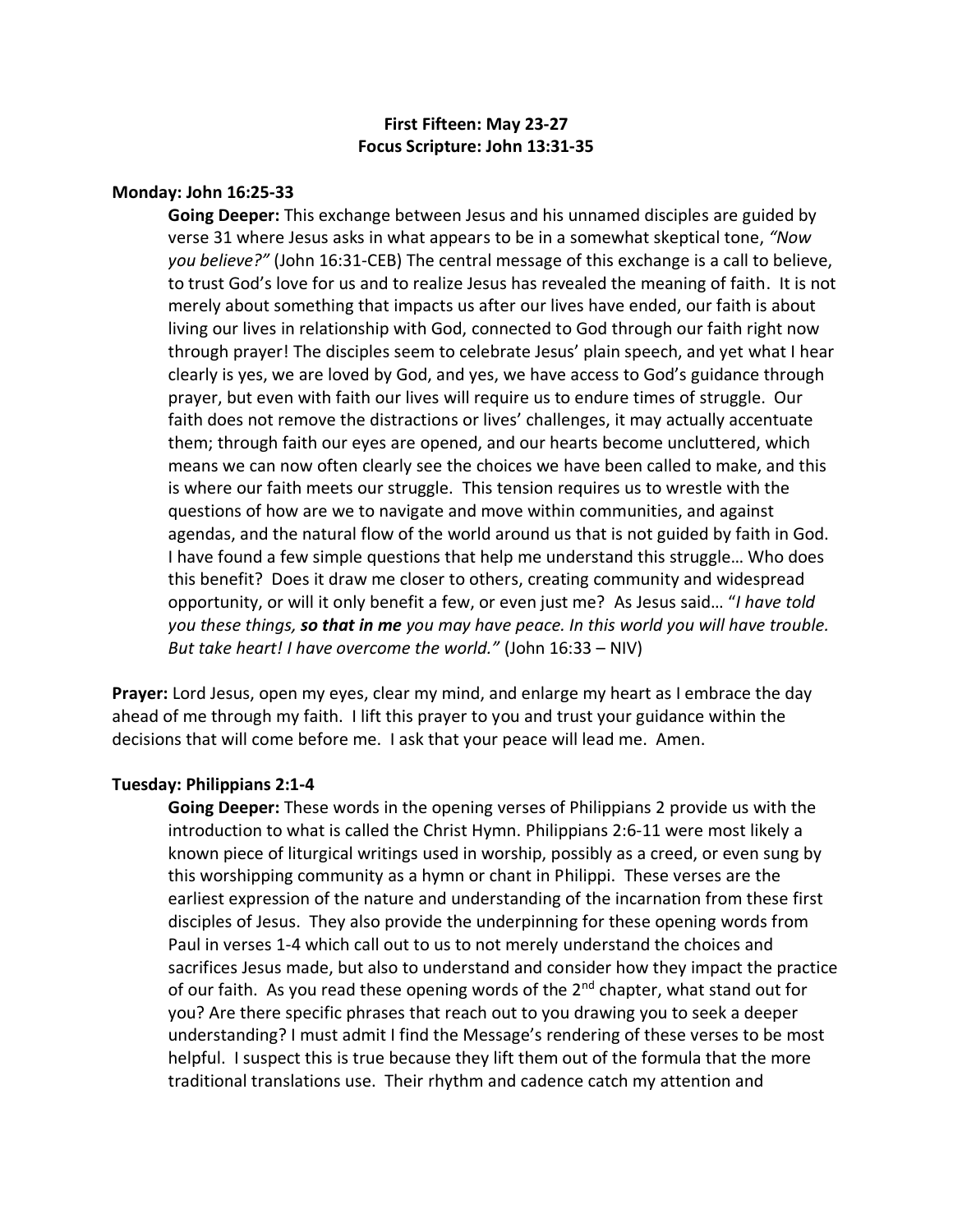challenges me to listen to Paul as he reminds us our faith is not simply what say we believe but how we then translate what we believe into the practice of our faith.

**Prayer:** Our God whose action and desires are always one, help me as my actions and desire continue to grow and are shaped by my faith. I ask for the guidance of your ever-present spirit and the mercy of your tender grace as we, you and I work together on this life transforming journey. In the name of my beloved Savior, I pray. Amen.

## **Wednesday: Luke 13:18-30**

**Going Deeper:** These kingdom parables reveal the so-called hidden nature of the kingdom of God, they reveal to us that the kingdom of God does not stand in opposition, but in contrast to the natural order or flow which dominates our lives. Jesus tells us in these two kingdom parables about the small but infectious nature of faith in practice, which reflects the kingdom through our lives for others to experience. Jesus also understands not all will embrace the life the kingdom of God calls us to and will opt instead to stand on the fringes. Many understand these words and teaching of Jesus as a warning of judgment and the condemnation of those who are unfaithful. I see this but I also think there is another way to look at this teaching based upon the dominant understanding and teaching within the Jewish faith from the first century. This  $1<sup>st</sup>$ century teaching would have been the foundation from which Jesus taught, and the prevailing understanding for life after death was known as Sheol which was simply understood as the place of the dead. The modern concept of hell as we know it began to take shape in the 4<sup>th</sup> century through the writings and thought of Augustine. Sheol as we see in Jesus' teaching is the place where both the faithful and unfaithful reside. It is not a place of punishment as we understand hell, and yet it appears to a place where there is some distinction between the faithful and others. I think Jesus' defining statement is Luke 13:30 and. this is where we need to focus… *"Look! Those who are last will be first and those who are first will be last."* (CEB) These words from Jesus remind us of what we read yesterday about how we are called to allow our faith to shape and form our choices and interactions with others. We must remember we are embraced by God not due to our perfect record, but through our faith and desire to live as Jesus' disciples.

**Prayer:** Our God or infinite mercy, whose love is the creative force throughout our world, refresh my faith, embolden my desire, and strengthen my resolve this day. May your grace and loving spirit season all I do, so others may see and sense your kingdom is among us. Amen.

#### **Thursday: Zephaniah 3:14-20**

**Going Deeper:** These words from the Hebrew Prophet Zephaniah help us see the connection between God the Father and God the Son. They reveal how Jesus mirrored God's love. Zephaniah shares that Yahweh, the Almighty One of Israel seeks to restore, heal, and gather his loved ones and bring them peace. We hear a similar desire in Jesus' teaching… to rescue the lame, to gather those who have strayed, to create calm and restore peace among the people of God. These words remind us of the connection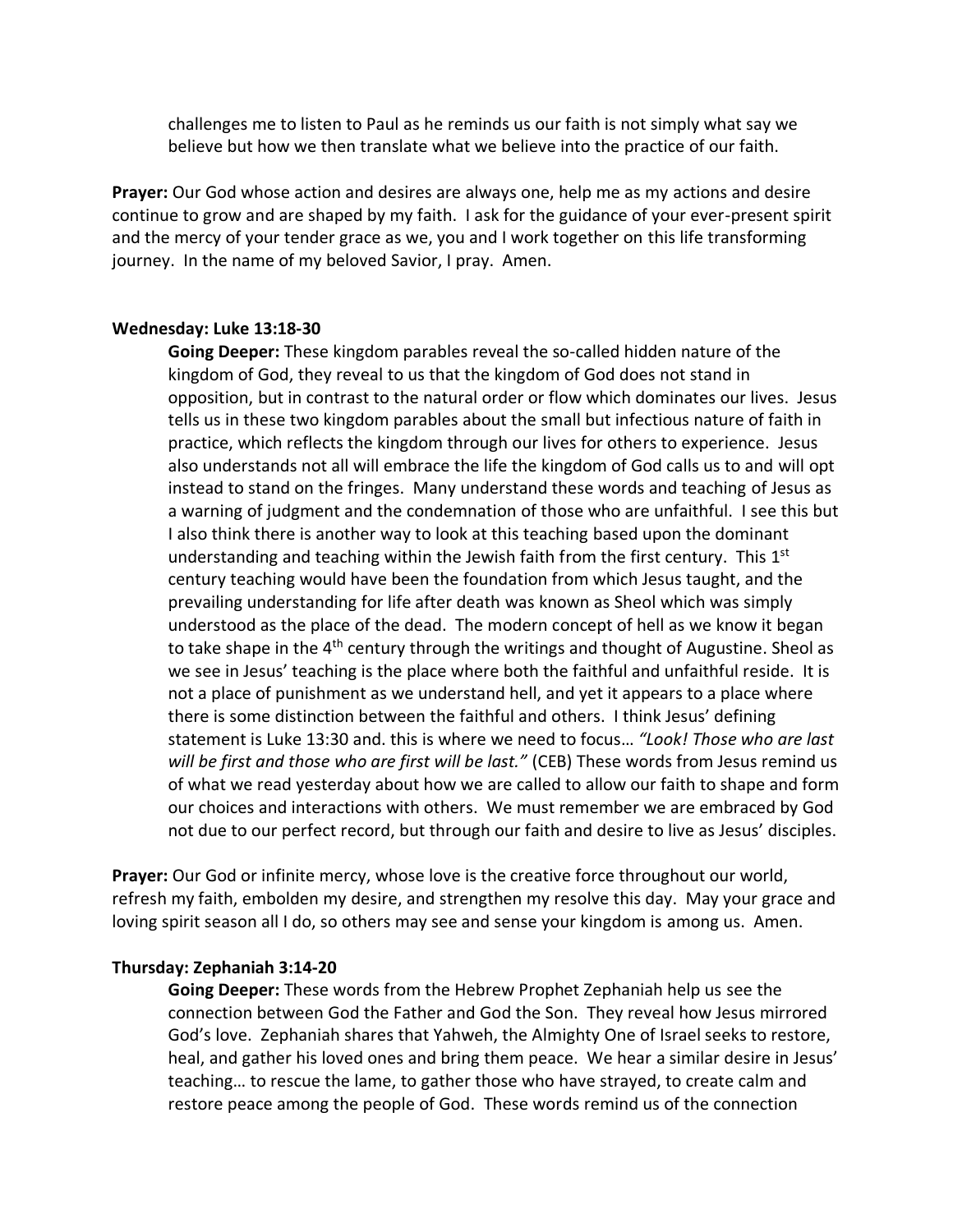through to God's presence and healing love found through our faith. They invite us to join in the celebration and witness of the truth that God is in our midst which Zephaniah affirms in verse 15 and again in verse 17. This is significant because the typical reference in Hebrew thought at the time of Zephaniah was God's presence was located within the Temple and there is no reference to this in these verses. It certainly could be implied, although I wonder if these words could also be understood as an invitation to expand our belief and trust in God's presence and blessings without limiting what God can, might or won't do based our understanding and traditions. Zephaniah's vision shares with us an image of God that is vibrant, joyful, and present seeking to create calm. A few weeks ago, I was the officiant at a wedding on Pawley's Island. If you are on the Island, I encourage you to go the chapel, it is a simple yet beautiful place to gather for worship and prayer. If you go, go to the front of the chapel where you find a picture of Jesus in the front on the right, he is laughing, and his facial expression is filled with exuberant joy. That picture, which I have never seen before reflects God's joy and laughter as we are gathered by God's love and held within God's peace, bringing calm, healing, restoration, and joy to all through our faith in Jesus and all he has revealed to us about this one he taught us to call "Our Father."

**Prayer:** "Today, O Lord, I accept your acceptance of me. I confess that you are always with me and always for me. I receive into my spirit your grace, your mercy, your care. I rest in your love, O Lord. I rest in your love. Amen." (Richard Foster, Prayers from the Heart )

## **Friday: Acts 1:1-11**

**Going Deeper:** How much time have we wasted by standing around star gazing? These messengers from God provide us with a startling realization… Jesus told them, as well as to get busy! Yes he did say wait for the Holy Spirit to come and energize us, to guide us, to empower us and to lead us… but when this happens (which it has and continues to) we are to begin where we are, right here in Winston Salem, or Clemmons, or Lewisville, or wherever else we find ourselves and then move outward as witnesses to what we know about God through our experience of Jesus' message, love and acceptance. I think Jesus' instructions to wait and begin where you are and move outward were not simply about these first disciple's locality… I believe Jesus was being intentional telling them and us to begin where you find yourself, don't become distracted by the mountains you see in the distance, or the challenges you are sure you will someday face… he was telling us focus on the now, what is right in front of you, the people you see and engage and work and live with in this moment, not someone or something we must overcome down the road. Notice he did not tell them to wait until they had all the right answers, or all the problems figured out, so no matter what question someone posed they would be ready with an answer. He said God's Spirit will come and will lead us… and to be honest Jesus didn't always respond to peoples questions the way they wanted; he didn't seem to feel any pressure to give them what they wanted when it was demanded… so why do we. It is Ok to respond to the hard questions by saying we don't have ready-made prepackaged answers, and instead of feeling pressure to fix or correct, I suspect what is really needed in those moments is just be real, kind, gracious and present.